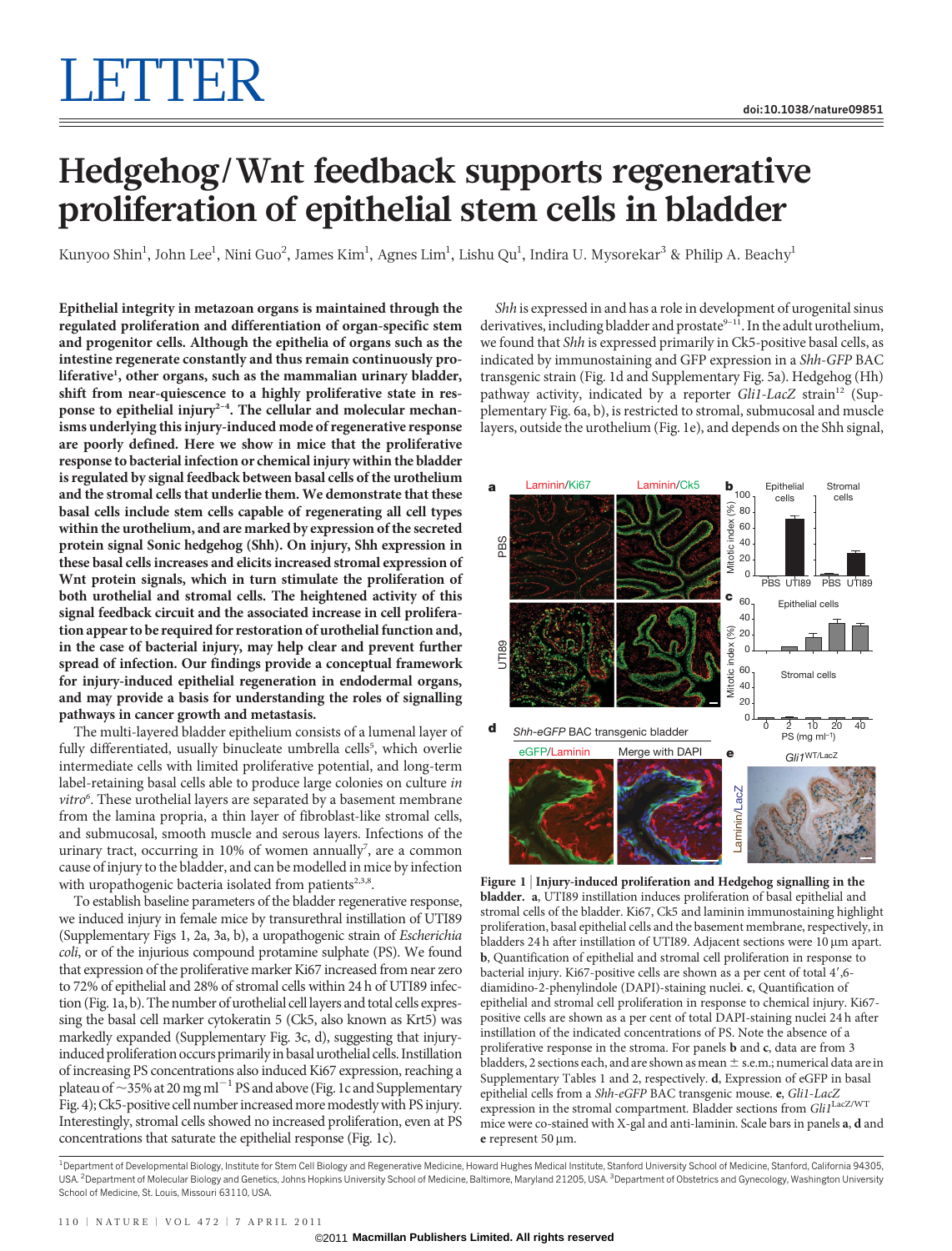as indicated by reduced Gli1 and Ptc (also known as Ptch1) expression on treatment with a Shh-blocking antibody (Supplementary Fig. 5b, c).

Shh and Gli1 mRNA levels both increased in response to injury (Supplementary Fig. 5d and Supplementary Table 3), and Shh protein expression extended to multiple layers of Ki67-positive epithelial cells, including basal cells and Ck5-positive basal-like cells that result from injury-induced proliferation (Supplementary Fig. 5e). Shh response was augmented by injury, requiring only four instead of twenty hours of X-gal staining for detection in Gli1-LacZ reporter mice, but nevertheless remained confined to the stromal compartment (Supplementary Fig. 5f).

Basal cells have been suggested to function as stem cells in many epithelia including bladder and prostate<sup>6,13</sup>; we marked Shh-expressing cells in vivo using a CreER tamoxifen-dependent site-specific recombinase expressed under the control of the Shh promoter (Shh<sup>CreER</sup>)<sup>14</sup> in combination with  $R26^{\text{mTmg}}$ , a Cre-sensitive bi-fluorescent reporter<sup>15</sup>. In  $Shh^{\text{CreER/WT}}$ ;  $R26^{\text{mTmG/WT}}$  mice, the membrane-associated tomato fluorescent protein (mT) is expressed until tamoxifen (TM) injection (Supplementary Figs 2b, 7a), after which membrane-associated GFP (mG) marks Shh-expressing Ck5-positive cells in basal urothelium (Supplementary Fig. 8a). With three rounds of bacterial injury and recovery after TM injection (Supplementary Fig. 2b), mG labelled all or most urothelial cells including Ck5-positive basal cells, intermediate cells, and Ck5-negative luminal umbrella cells marked by expression of uroplakin 3 (ref. 16; Fig. 2a and Supplementary Figs 7c, 8a), indicating multipotency of Shh-expressing cells.With reduced TM treatment and a single round of bacterial injury, we observed less extensive marking in isolated, vertically coherent patches that included basal, intermediate and luminal cells (data not shown); overall regeneration thus appears to result from the combined activation of many local urothelial units.



Figure 2 <sup>|</sup> Shh-expressing basal cells repopulate the urothelium and form **organoids** *in vitro***. a**, eGFP-marked Shh-expressing cells generate luminal<br>cells positive for uroplakin 3. Shh<sup>CreER/WT</sup>; R26<sup>mTmG/WT</sup> mice were treated with TM and subjected to three rounds of injury. Uroplakin-3-positive and negative cells are denoted by white arrows and arrowheads, respectively. Dotted lines demarcate urothelium and stroma (L, lumen; S, stroma). b, Long-term regenerative capacity of eGFP-marked Shh-expressing cells. After TM injection and seven rounds of injury over 10 months, mG expression in bladder from  $\mathit{Shh}^{\text{CreER/WT}}, \mathit{R26}^{\text{mTmG/WT}}$  mice marks most urothelial cells. See Supplementary Fig. 2b for experimental schemes. c, Extended culture of Shhexpressing cells in Matrigel. Single eGFP-positive bladder cells isolated from<br>TM-injected Shh<sup>CreER/WT</sup>; R26<sup>mTmG/WT</sup> mice and cultured in Matrigel for 5 weeks formed organoids. Dissociated cells from primary culture (P0) organoids also generated new organoids on subsequent passage (P1) in Matrigel culture. DIC, differential interference contrast. d, Confocal analysis of a bladder organoid. The organoid has multiple layers of epithelial cells with Ck5 expressing cells in the outer layer that contacts the extracellular matrix, and inner cells that line a luminal space and do not express Ck5. e, A section through the wall of an organoid grown in Matrigel and immunostained for Shh. Note eGFP expression in all cells, indicative of Shh expression in the cell initially cultured, but loss of Shh immunostaining from cells that are not in the outer layer. Scale bars represent 50 µm; asterisks denote organoid lumen.

We found similar labelling in the majority of the urothelium in mice carrying marked Shh-expressing cells and subjected to seven cycles of bacterial infection and recovery over a period of 10 months (Fig. 2b and Supplementary Fig. 8b). This persistence through lengthy and repeated periods of intense proliferation suggests that Shh-expressing cells have a capacity for self-renewal. Similarly marked cells traced through a 10-month period without injury produced less extensive labelling that nevertheless included Ck5-positive and Ck5-negative cells (Supplementary Fig. 8c, d), indicating that Shh-expressing cells also participate in regular homeostatic turnover in the absence of injury.

Similar experiments using Gli1-CreER<sup>17</sup> to mark Shh-responsive stromal cells revealed that mG expression marks most cells of the lamina propria, and no urothelial cells (Supplementary Figs 7b, 9a, b). We also timed TM administration such that cells were marked during the proliferative response to injury, and noted no injury-induced plasticity with regard to segregation of Shh and Gli1 expression within epithelial and stromal compartments, respectively (Supplementary Fig. 10a–c).

Enhanced GFP (eGFP)-positive cellsisolated byfluorescence-activated cell sorting (FACS) from the bladders of TM-injected ShhCreER/WT;  $R26^{\text{mTmG/WT}}$  mice (WT, wild type; Supplementary Figs 2c, 11a, b) formed spheres within 2 weeks of culture in suspension or in Matrigel (Supplementary Fig. 11a–d). Approximately 5–6% of isolated cells formed primary spheres in culture, with most of the remaining cells dying rapidly, probably as a result of stress resulting from the isolation procedure; about 30–40% of cells within primary spheres were able to form secondary spheres in subsequent cultures (Supplementary Fig. 11e, f). After 5–7 weeks of culture in Matrigel, single Shh-expressing cells formed cyst-like organoids  $700-1,000 \mu m$  in diameter that resemble the bladder in containing multiple layers of epithelial cells with Ck5- and Shh-expressing cells in the outer layer that contacts the extracellular matrix, and inner cells that line a luminal space and express neither Ck5 nor Shh (Fig. 2c–e, Supplementary Fig. 11g, i and Supplementary Movie 1). Single cells from these organoids were capable of self-renewing by generating new organoids in subsequent cultures (Fig. 2c, Supplementary Fig. 11h, j and Supplementary Movie 2). Our in vivo and in vitro evidence thus indicates that Shh-expressing basal urothelial cells include multipotent stem cells that are capable of self-renewal and differentiation.

The Gli1 member of the Gli family of transcriptional effectors that mediate transcriptional response to Hh signalling (Supplementary Fig. 6a, b), although not essential for viability or fertility<sup>12</sup>, can contribute significantly to pathway activity. For example, the incidence of medulloblastoma in  $Ptc^{+/+}$  mice is reduced  $\sim$ 10-fold on deletion of the Gli1 gene<sup>18</sup>. We found that epithelial proliferation induced by UTI89 instillation was nearly absent in Gli1 mutant bladders at the 24–48 h peak of wild-type proliferation, with no additional layers of basal-like cells; a later peak in proliferation was  $\sim$  1/2 of the wild-type maximum (Fig. 3a, b and Supplementary Fig. 12a). Proliferation of stromal cells was also affected in Gli1 mutants, with a similar delay and decrease in Ki67 expression (Fig. 3a, b). Injection of a Shh-blocking antibody reduced expression of pathway targets Gli1 and Ptc (Supplementary Fig. 5b, c), and correspondingly reduced proliferative responses in both epithelial and stromal compartments (Supplementary Fig. 12b–d and Supplementary Table 5). The response to chemical injury was also markedly reduced in Gli1 mutants (Fig. 3c and Supplementary Fig. 13a, b), and these results together indicate that stromal Gli1-mediated response to the epithelial Shh signal promotes proliferative activity in response to both chemical and bacterial injury.

We tested the role of proliferation in restoring urothelial integrity by instilling fluorescein isothiocyanate (FITC)-conjugated dextran after UTI89-mediated injury in wild-type and Gli1 mutants. At 6 h after infection, by which time umbrella cells have exfoliated<sup>8</sup>, wild-type and mutant bladders both showed penetration of FITC-dextran into interstitial spaces of the urothelium (not shown); at 24 h, however,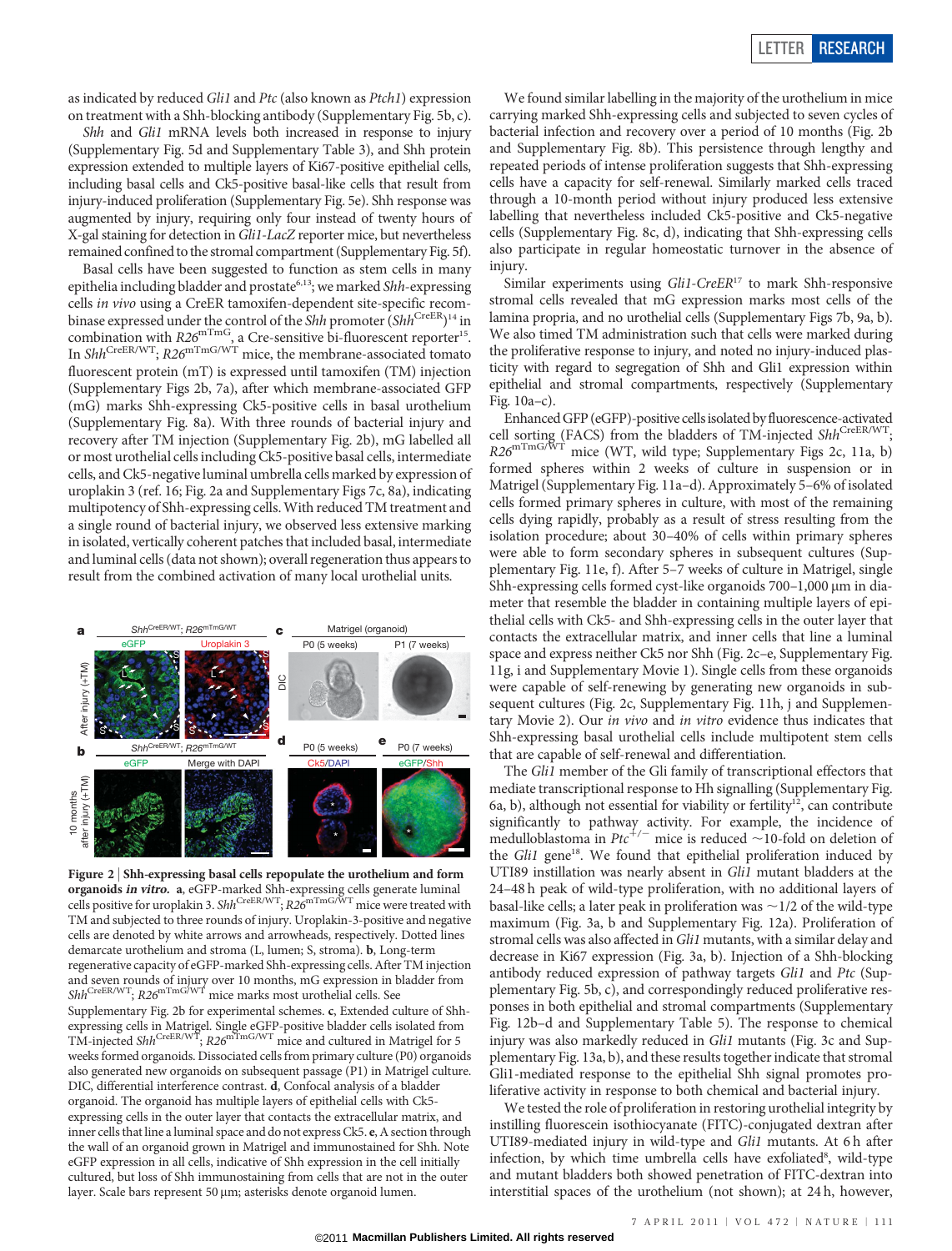

Figure 3 | Gli1 mediates injury-induced proliferation, restoration of urothelial integrity and reduction of infectious spread. a,Gli1 loss delays and attenuates proliferative response to bacterial injury. Bladders from wild-type or homozygous Gli1 mutant mice were analysed at the indicated times after UTI89 instillation by immunostaining for Ki67 and laminin. b, Quantification of Gli1 effect on epithelial and stromal cell proliferation. Ki67-positive cells are shown as a per cent of total DAPI-staining nuclei at the indicated times after UTI89 instillation in wild-type and Gli1 mutant bladders. c, Gli1 loss blocks the proliferative response of epithelial cells to chemical injury. Ki67-positive cells are shown as a per cent of total DAPI-staining nuclei 24 h after instillation of the indicated concentrations of PS. In panels **b** and **c**, data are shown as mean  $\pm$ s.e.m. from 3 bladders, 2 sections each, and numerical data are shown in Supplementary Tables 4 and 6, respectively. d, Paracellular permeability in

wild-type but not mutant bladders had re-established exclusion of FITC-dextran from extracellular spaces (Fig. 3d).

We also found that, although bacterial titres were somewhat lower in the bladders of infected Gli1 mutant mice (Fig. 3e), the kidneys of mutant mice contained more than tenfold higher numbers of bacteria (Fig. 3e). These findings indicate that in addition to helping restore epithelial integrity, rapid proliferation of urothelial cells during normal regeneration may help reduce the risk of bacterial spread from the bladder to the kidneys, perhaps by competing for adhesive interactions that otherwise might aid in bacterial ascent via the ureters to the kidneys<sup>19</sup>.

The requirement for stromal Gli1 in mediating proliferative response to epithelial injury suggested the possibility of Shh/Gli1 dependent transcription of secreted signals within the stroma. From gene expression profiles (data not shown) and quantitative polymerase chain reaction with reverse transcription (RT–PCR) with RNA from injured and uninjured wild-type or Gli1 mutant bladders, we found that Wnt2, Wnt4 and Fgf16 showed significant injury- and Gli1dependent responses (Supplementary Fig. 14a, b). With RNA isolated from stromal and epithelial compartments using laser capture microdissection (LCM; Supplementary Fig. 15a, b), we found that levels of Wnt2, Wnt4 and Fgf16 transcripts increased with injury only in the stroma (Fig. 4a).

For further analysis we isolated basal, intermediate and umbrella cell layers from uninjured wild-type or Gli1 mutant bladders

injured bladders from Gli1 mutant mice. Bladders from wild-type and Gli1 homozygotes were instilled with UTI89 and analysed at the times indicated after infection, with FITC-dextran instillation preceding bladder collection by 1.5 h. Dotted lines demarcate the border between urothelium and stroma. Note that normal reduced levels of paracellular permeability are restored by 24 h in wild-type but not Gli1 homozygotes. e, Infectious spread to kidneys is enhanced by Gli1 loss. Bacterial titres 24 h after UTI89 instillation were lower in bladders from *Gli1* homozygotes as compared to wild-type  $(6.6 \pm 3.27 \times 10^6$  versus  $3.2 \pm 1.03 \times 10^7$  colony-forming units (c.f.u.); P < 0.05). In contrast, bacterial titres were significantly higher in kidneys from Gli1 homozygotes as compared to wild-type  $(2.59 \pm 1.0 \times 10^5$  versus  $2.55 \pm 1.0 \times 10^4$ ;  $P < 0.05$ ). Data are presented as mean  $\pm$  s.e.m. (10 mice), and significance was calculated by an unpaired Student's t-test. Scale bars represent 50 µm.

(Supplementary Fig. 15c, d); as umbrella cells were absent from regenerating bladders owing to bacterially induced exfoliation, we isolated a single lumenal layer of intermediate cells, a single layer of Ck5-positive basal cells and two layers of Ck5-positive basal-like cells (basal-like1 and basal-like2) from wild type (Fig. 4b and Supplementary Fig. 15e) or, from Gli1 homozygous mutants, intermediate cells and a single layer of basal cells (Supplementary Fig. 15f). With RNA from these microdissected cell layers we found that transcription of Axin2, a universal indicator of Wnt signal response<sup>20,21</sup>, increased markedly in stromal cells and in basal and basal-like1 cells, to a lesser extent in the second basal-like2 layer, and not at all in the intermediate cell layer (Fig. 4c). No increase in Axin2 levels could be seen in stromal or urothelial layers of injured, Gli1-mutant bladders (Fig. 4c). Increased Wnt response thus occurs in stromal cells and in urothelial cell layers in closest proximity to the stromal source of Wnt signals.

Shh expression also increased in basal and basal-like cells (Fig. 4d and Supplementary Fig. 16), indicating stromal Gli1-mediated positive feedback on epithelial Shh expression. Notably, however, Shh expression in basal cells also increased somewhat in the Gli1 mutant, indicating an injury-induced effect on Shh expression that does not require Gli1-mediated feedback from the stroma.

We tested pharmacological modulators of Wnt signalling, and found that indomethacin treatment reduced Axin2 transcripts twofold in the bladder (Supplementary Fig. 17a), indicating a reduction in Wnt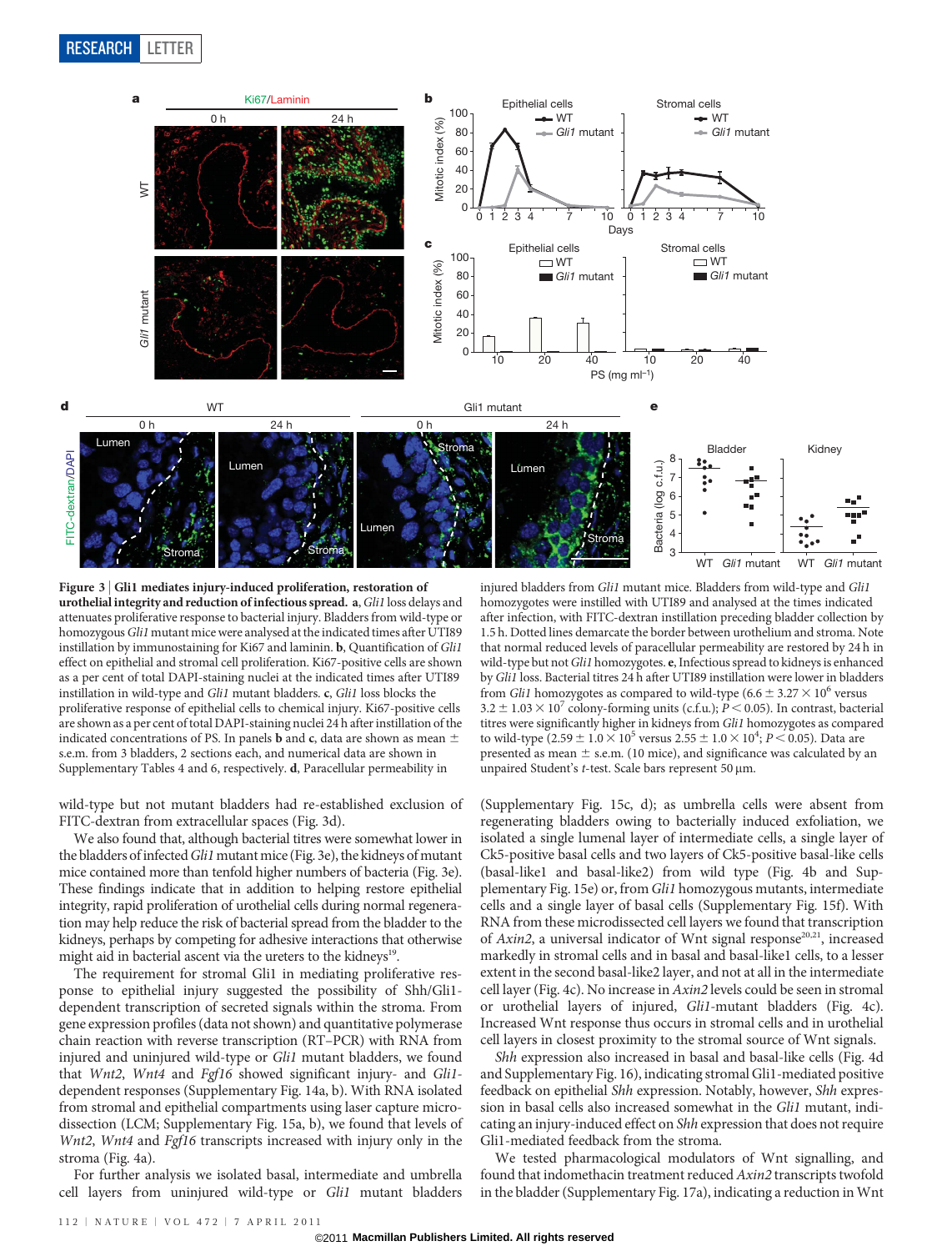# LETTER RESEARCH

Epithelial cells





 $\Box$  Epithelial cells

80

Figure 4 <sup>|</sup> Hedgehog-induced expression of stromal Wnt signals mediates urothelial and stromal proliferation. a, Wnt2, Wnt4 and Fgf16 expression in microdissected epithelium or stroma. Stromal expression of Wnt2, Wnt4 and Fgf16 increased significantly on injury. Although Wnt4 RNA was detected in the epithelium, this expression did not increase on injury. ND, not detected. b, Laser capture microdissection of urothelial cell layers in regenerating bladder. Red, yellow, green and black lines illustrate selection and outlining of cells in basal (Bas), basal-like 1 (Bsl1), basal-like 2 (Bsl2), and intermediate (Int) layers, respectively, before microdissection. c, d, Axin2 and Shh expression in microdissected cell layers from wild-type and Gli1 mutant bladders 24 h after instillation of UTI89 or PBS. c, Expression of Axin2 increased 5.5 fold in stroma  $(P < 0.05)$ , and 6.3 fold in basal  $(P < 0.05)$ , 5.9 fold in basal-like 1  $(P < 0.05)$ , and 2.3 fold in basal-like 2 ( $P < 0.01$ ) as compared to uninjured basal cells. Expression of Axin2 did not change significantly in basal and intermediate cells of injured Gli1 homozygous mutants as compared to basal and intermediate

response<sup>20</sup>, and correspondingly suppressed UTI89-induced proliferation in the epithelium and stroma (Fig. 4e and Supplementary Fig. 17b). We also found that LiCl<sup>22</sup> increased  $Axin2$  transcripts (Supplementary Fig. 17a), and correspondingly induced proliferation in the epithelium and stroma of uninjured wild-type mice or substantially rescued the proliferative response of Gli1 mutant mice (Fig. 4e and Supplementary Fig. 17c, d). We also observed a marked enhancement of the proliferative response to instillation of 2 mg ml<sup>-1</sup> PS, from  $\sim$  5% to 30% in the epithelium and from 0 to  $\sim$ 15% in the stroma (Supplementary Fig. 18a, b), in mice heterozygous for the  $Apc^{\text{min}}$  mutation, which show constitutive Wnt pathway activity due to reduced dosage of a negative Wnt response regulator<sup>23</sup> (Supplementary Fig. 18c).

We inactivated the Wnt response with a homozygous conditional allele of the essential Wnt pathway component  $\beta$ -catenin (also known as Ctnnb1), and found that ablation in TM-injected mice by the ubiquitously expressed CAG-CreER reduced Axin2 expression in injured bladder (Supplementary Fig. 18d) and correspondingly reduced injury-induced proliferation in both epithelial and stromal compartments (Fig. 4e and Supplementary Fig. 18e). In contrast, the proliferation defect produced in ShhCreER/WT;  $\beta$ -catenin<sup>flox/flox</sup> mice was restricted to basal epithelium (Fig. 4e and Supplementary Fig. 18f). Our pharmacological and genetic data indicate a role for Wnt pathway activity within basal epithelial and stromal cells in the activation of proliferative responses, with the potential role and importance of Fgf or other Hh-induced stromal signals remaining to be explored.

Our findings, summarized schematically in Supplementary Fig. 19, reveal an essential contribution by Hh and Wnt signals acting across the

cells of uninjured Gli1 mutant bladder. d, Expression of Shh in cells increased 5.5 fold in basal ( $P < 0.01$ ), 5.7 fold in basal-like 1 ( $P < 0.05$ ), and 2.1 fold in basal-like 2 ( $P < 0.05$ ) as compared to uninjured basal cells. Expression of Shh in Gli1 homozygous mutants increased 3 fold ( $P < 0.05$ ) in injured as compared to uninjured basal epithelial cells. Data are presented as mean  $\pm$  s.e.m., and significance was calculated by a paired Student's t-test. Str, stroma; Umb, umbrella cells. e, Modulation of Wnt pathway activity in regenerative response to bacterial injury. Left, pharmacological reduction (indomethacin (Indo)) or augmentation (LiCl) of the Wnt signal response respectively decreases or increases bladder proliferation, with or without bacterial injury, as shown, in mice of the indicated genotype (see also Supplementary Fig. 17b, c, d). Right, tamoxifen-induced inactivation of b-catenin decreases proliferation in epithelium and stroma (CAG-CreER) or in epithelium  $\overline{(Shh^{CreER})}$  . Data are presented as mean  $\pm$  s.e.m. from 3 bladders, 2 sections each (see also Supplementary Fig. 18e, f).

epithelial–stromal boundary during bladder regeneration, and are reminiscent of the well-studied Drosophila embryonic segment, in which Hh and Wingless signalling across the parasegment boundary are essential for segmental patterning during development. Interestingly, however, Hh/Wnt feedback signalling in the Drosophila segment operates to specify future pattern within an undifferentiated epithelium, whereas in the bladder it functions to maintain differentiated structures in a mature organ.

Surprisingly, despite its dispensability for normal development, Gli1 contributes significantly to bladder regeneration, thus providing a useful tool to demonstrate a role of regenerative proliferation not only in restoring urothelial integrity but also in preventing bacterial spread to the kidneys. Further studies will be required to determine whether Gli1 also contributes to the regeneration of other organs in which Hh signalling has a role<sup>11,24</sup>; such flexibility in Gli1 transcriptional output would be consistent with the apparent flexibility of Gli1 in mediating qualitatively distinct responses to bacterial and chemical bladder injury, which differ markedly in the presence or absence of stromal cell proliferation.

As many as 10% of women experience infections of the urinary tract in a year<sup>7,25</sup>, including cystitis and pyelonephritis, and  $\sim$  26% of urinary tract infections recur within six months<sup>26</sup>. Recent work has demonstrated that intracellular reservoirs of bacteria can form in umbrella cells or in transitional cells<sup>3</sup>, and exfoliation of infected cells harbouring intracellular bacterial reservoirs induced by PS or other agents has been suggested as potentially beneficial in clearing these infections. Our current data suggest that it may also be worth exploring the effect of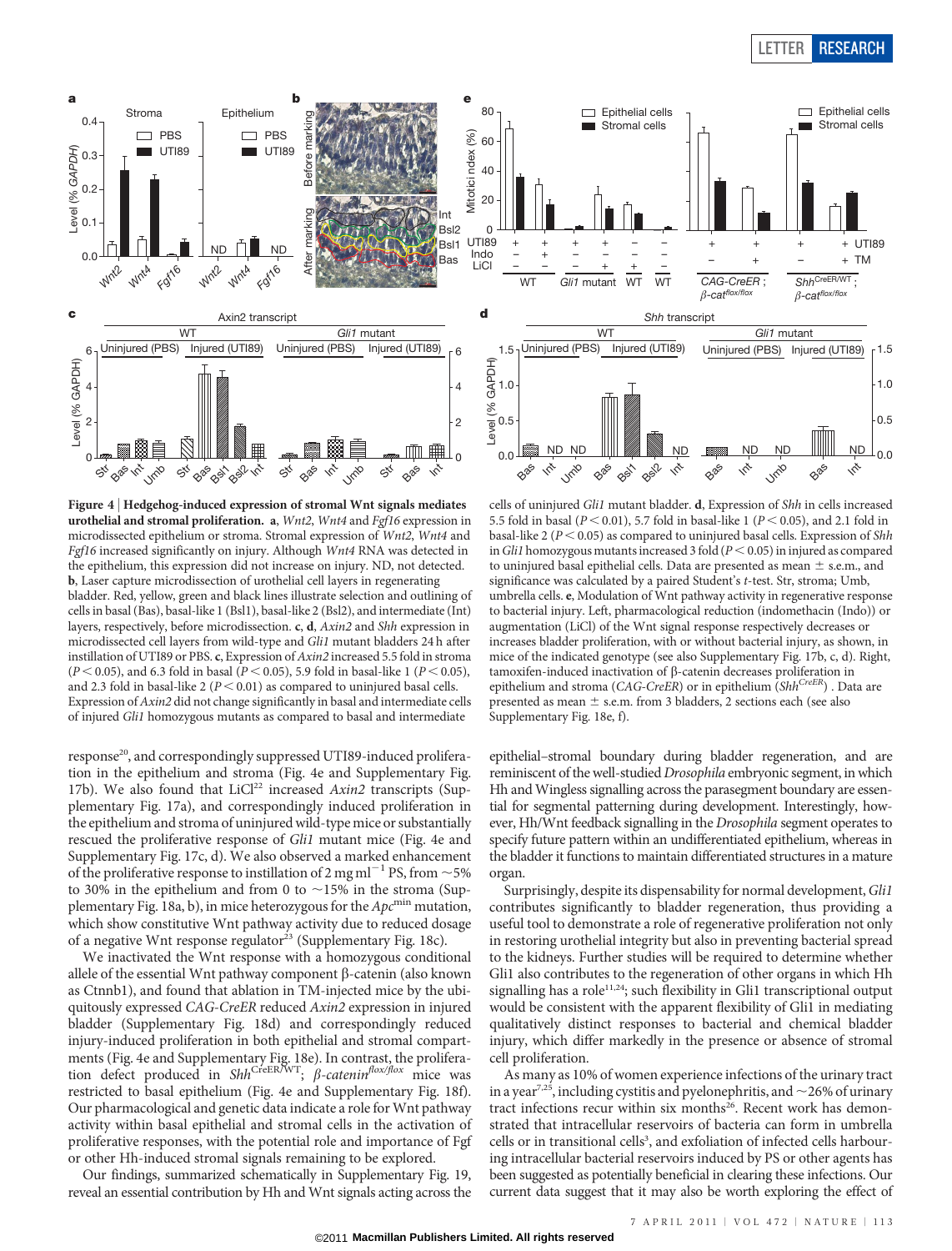more directly activating the Wnt signalling pathway by treating with LiCl; on the other hand use of drugs such as indomethacin, which inhibit the regenerative response in the urothelium, may be contraindicated.

Another clinical arena in which our findings may be relevant is the growth and dissemination of cancers in which Hh ligand production in primary cells of the tumour triggers pathway activity in tumour stroma, which then expands and supports the growth of primary cells within the tumour $27.28$ . This tumour–stromal interaction might now be viewed as the growth-enhancing activation of a feedback circuit normally triggered by injury. Tumour–stromal interactions are also critical in metastasis, and the preferential colonization of particular tissues by individual tumour types might be determined by the competence of target tissues to respond to eliciting signals from the tumour cells, similar to the epithelial–stromal interaction noted here in bladder regeneration. In this connection it is interesting to note that tumours of the prostate, which like the bladder is a derivative of the urogenital sinus and also requires Hh pathway activity for its regeneration<sup>11</sup>, metastasize most commonly to bone, lung and liver<sup>29</sup>, a preference very similar to that of bladder tumours, which metastasize most commonly to liver, lung and bone<sup>30</sup>. Further work will be required to identify regenerative signals in other organs and to determine how important their activities may be in cancer growth and metastasis.

## METHODS SUMMARY

For bladder injury with chemical agents or bacteria, transurethral instillation was performed as described<sup>2</sup>. For *in vivo* lineage tracing, transgenes expressing tamoxifen-<br>activated Cre combined with the  $R26^{\text{mTmG}}$  bi-fluorescent reporter were used to heritably mark cells and their progeny. Transgenes expressing tamoxifen-activated Cre also were used to selectively inactivate a conditional allele of b-catenin. For bladder sphere and organoid culture, GFP-marked Shh-expressing basal cells from<br>TM-treated S*hh<sup>CreER/WT</sup>; R26*<sup>mTmG/WT</sup> mice were FACS-sorted and cultured in suspension or in Matrigel. Quantitative RT–PCR was used for measurement of RNA levels in samples isolated from the entire bladder, or in material isolated by laser capture microdissection from the stromal or the urothelial compartments, or from individual cell layers within the urothelium.

Full Methods and any associated references are available in the online version of the paper at [www.nature.com/nature.](www.nature.com/nature)

### Received 25 September 2010; accepted 17 January 2011. Published online 9 March 2011.

- 1. van der Flier, L. G. & Clevers, H. Stem cells, self-renewal, and differentiation in the intestinal epithelium. Annu. Rev. Physiol. 71, 241-260 (2009)
- Hung, C. S., Dodson, K. W. & Hultgren, S. J. A murine model of urinary tract infection. Nature Protocols 4, 1230-1243 (2009).
- Mysorekar, I. U. & Hultgren, S. J. Mechanisms of uropathogenic Escherichia coli persistence and eradication from the urinary tract. Proc. Natl Acad. Sci. USA 103, 14170–14175 (2006).
- 4. Mysorekar, I. U., Isaacson-Schmid, M., Walker, J. N., Mills, J. C. & Hultgren, S. J. Bone morphogenetic protein 4 signaling regulates epithelial renewal in the urinary tract in response to uropathogenic infection. Cell Host Microbe 5, 463–475 (2009).
- 5. Hicks, R. M. The mammalian urinary bladder: an accommodating organ. Biol. Rev. Camb. Philos. Soc. 50, 215-246 (1975).
- 6. Kurzrock, E. A., Lieu, D. K., Degraffenried, L. A., Chan, C. W. & Isseroff, R. R. Labelretaining cells of the bladder: candidate urothelial stem cells. Am. J. Physiol. Renal Physiol. 294, F1415-F1421 (2008).
- Hooton, T. M. & Stamm, W. E. Diagnosis and treatment of uncomplicated urinary tract infection. Infect. Dis. Clin. North Am. 11, 551-581 (1997).
- 8. Klumpp, D. J. et al. Uropathogenic Escherichia coli induces extrinsic and intrinsic cascades to initiate urothelial apoptosis. Infect. Immun. 74, 5106–5113 (2006).
- 9. Podlasek, C. A., Barnett, D. H., Clemens, J. Q., Bak, P. M. & Bushman, W. Prostate development requires Sonic hedgehog expressed by the urogenital sinus epithelium. Dev. Biol. 209, 28-39 (1999).
- 10. Haraguchi, R. et al.Molecular analysis of coordinated bladder and urogenital organ formation by Hedgehog signaling. Development 134, 525–533 (2007).
- 11. Karhadkar, S. S. et al. Hedgehog signalling in prostate regeneration, neoplasia and metastasis. Nature 431, 707–712 (2004).
- 12. Bai, C. B., Auerbach, W., Lee, J. S., Stephen, D. & Joyner, A. L. Gli2, but not Gli1, is required for initial Shh signaling and ectopic activation of the Shh pathway. Development 129, 4753–4761 (2002).
- 13. Lawson, D. A., Xin, L., Lukacs, R. U., Cheng, D. & Witte, O. N. Isolation and functional characterization of murine prostate stem cells. Proc. Natl Acad. Sci. USA 104. 181–186 (2007).
- 14. Harfe, B. D. et al. Evidence for an expansion-based temporal Shh gradient in specifying vertebrate digit identities. Cell 118, 517-528 (2004)
- 15. Muzumdar, M. D., Tasic, B., Miyamichi, K., Li, L. & Luo, L. A global doublefluorescent Cre reporter mouse. Genesis 45, 593–605 (2007).
- 16. Wu, X. R. & Sun, T. T. Molecular cloning of a 47 kDa tissue-specific and differentiation-dependent urothelial cell surface glycoprotein. J. Cell Sci. 106, 31–43 (1993).
- 17. Ahn, S. & Joyner, A. L. Dynamic changes in the response of cells to positive Hedgehog signaling during mouse limb patterning. Cell 118, 505-516 (2004).
- Kimura, H., Stephen, D., Joyner, A. & Curran, T. Gli1 is important for medulloblastoma formation in Ptc1<sup>+/-</sup> mice. Oncogene **24,** 4026–4036 (2005).
- 19. Hagberg, L. et al. Ascending, unobstructed urinary tract infection in mice caused by pyelonephritogenic Escherichia coli of human origin. Infect. Immun. 40, 273–283 (1983).
- 20. Goessling, W. et al. Genetic interaction of PGE2 and Wnt signaling regulates developmental specification of stem cells and regeneration. Cell 136, 1136–1147 (2009).
- 21. Lustig, B. et al. Negative feedback loop of Wnt signaling through upregulation of conductin/axin2 in colorectal and liver tumors. Mol. Cell. Biol. 22, 1184–1193  $(2002)$
- 22. Klein, P. S. & Melton, D. A. A molecular mechanism for the effect of lithium on development. Proc. Natl Acad. Sci. USA 93, 8455-8459 (1996).
- 23. Su, L. K. et al. Multiple intestinal neoplasia caused by a mutation in the murine homolog of the APC gene. Science 256, 668-670 (1992).
- 24. Fendrich, V. et al. Hedgehog signaling is required for effective regeneration of exocrine pancreas. Gastroenterology 135, 621–631 (2008).
- 25. Nicolle, L. E. Uncomplicated urinary tract infection in adults including uncomplicated pyelonephritis. Urol. Clin. North Am. 35, 1-12 (2008).
- 26. Foxman, B. Recurring urinary tract infection: incidence and risk factors. Am. J. Public Health 80, 331-333 (1990).
- 27. Yauch, R. L. et al. A paracrine requirement for hedgehog signalling in cancer. Nature 455, 406–410 (2008).
- 28. Tian, H. et al. Hedgehog signaling is restricted to the stromal compartment during pancreatic carcinogenesis. Proc. Natl Acad. Sci. USA 106, 4254-4259 (2009).
- 29. Bubendorf, L. et al. Metastatic patterns of prostate cancer: an autopsy study of 1,589 patients. Hum. Pathol. 31, 578–583 (2000).
- 30. Wallmeroth, A. et al. Patterns of metastasis in muscle-invasive bladder cancer (pT2–4): an autopsy study on 367 patients. Urol. Int. 62, 69–75 (1999).

Supplementary Information is linked to the online version of the paper at <www.nature.com/nature>.

Acknowledgements We thank A. Oro and J. Brooks for their critical reading of the manuscript, and the Stanford Center for Digestive Diseases for help with laser capture microdissection. This research was supported in part by grants from the Department of Defense and from the National Institutes of Health (P.A.B.) and a Pathway to Independence Award (K99/R00) to I.U.M. P.A.B. is an investigator of the Howard Hughes Medical Institute.

Author Contributions K.S. and P.A.B. conceived ideas and experimental design. K.S. performed the experiments. N.G. aided in immunohistochemical analysis, J.L. and J.K. helped with mouse strains, A.L. assisted with in vitro cell culture studies, L.Q. performed the genotyping of experimental mice, and I.U.M. helped analyse data. K.S. and P.A.B wrote the manuscript.

Author Information Reprints and permissions information is available at <www.nature.com/reprints>. The authors declare no competing financial interests. Readers are welcome to comment on the online version of this article at <www.nature.com/nature>. Correspondence and requests for materials should be addressed to P.A.B. [\(pbeachy@stanford.edu\)](mailto:pbeachy@stanford.edu) or K.S. [\(kunyoos@stanford.edu\).](mailto:kunyoos@stanford.edu)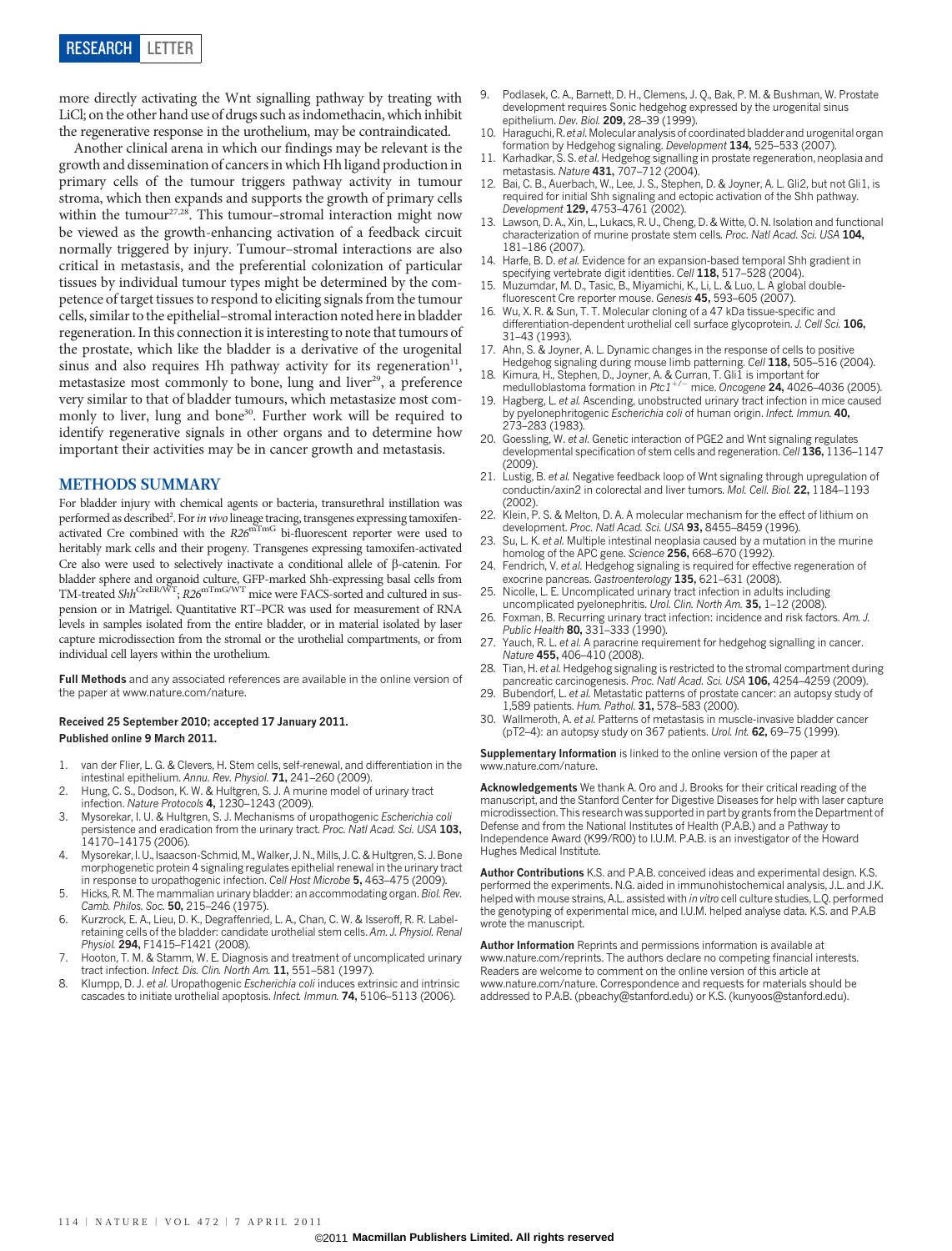### **METHODS**

Mice.  $GliI<sup>LacZ/WT</sup>$  heterozygotes<sup>12</sup> from our colony were interbred to generate Gli1<sup>LacZ/LacZ</sup> homozygotes. Heterozygous and wild-type littermates were used as controls. Female mice between 6 and 10 weeks of age were used for all injury experiments. Shh-GFP BAC strain was obtained from the GENSAT project at Rockefeller University. For lineage tracing experiments, Shh<sup>CreER/WT</sup>, or  $Gli1^{\text{CreER/WT}}$  mice<sup>14,17</sup> were crossed with  $R26^{\text{mTmG/mTmG}}$  strain<sup>15</sup> to obtain  $Shh^{\text{CreER/WT}}$ ;  $R26^{\text{mTmG/WT}}$ , or  $Gli1^{\text{CreER/WT}}$ ;  $R26^{\text{mTmG/WT}}$ .  $Shh^{\text{CreER/WT}}$  or  $CAG$ -CreER were crossed with  $\beta$ -catenin<sup>flox/flox</sup> mice to obtain Shh<sup>CreER/WT</sup>;  $\beta$ -catenin<sup>flox/WT</sup> or CAG-CreER;  $\beta$ -catenin<sup>flox/WT</sup>. Resulting mice were crossed with  $\beta$ -catenin<sup>flox/flox</sup> mice to obtain Shh<sup>CreER/WT</sup>;  $\beta$ -catenin<sup>flox/flox</sup> or CAG-CreER;  $\beta$ -catenin<sup>flox/flox</sup>. All mouse strains except as otherwise indicated were obtained from Jackson Laboratories. All bladder instillation procedures were performed under isoflurane anaesthesia, which was administered in a fume hood with a standard vaporizer (J. B. Baulch and Associates). All procedures were performed under a protocol approved by the Administrative Panel on Laboratory Animal Care at Stanford University.

Bacterial and chemical injury. For bacterial injury, a uropathogenic E. coli (UPEC) strain, UTI89, was grown for 16 h in a static culture, and inoculated via transurethral instillation of anaesthetized female mice at a concentration of  $10<sup>7</sup>$  c.f.u. in 50 µl as previously described<sup>2</sup>. Animals were maintained after infection for the indicated period of time or urine was collected after 4 h to confirm infection. For chemical injury, 50  $\mu$ l of PS (Sigma) solution in PBS at 2 mg ml $^{-1}$ , 10 mg  $ml^{-1}$ , 20 ml ml<sup>-1</sup> or 40 mg ml<sup>-1</sup> was delivered transurethrally as indicated. Bladders were collected and analysed at distinct time-points after instillation.

Lineage tracing studies. For fate mapping of Shh-expressing cells before bacterial injury, Shh<sup>CreER/WT</sup>;  $R26^{\text{mTmG/WT}}$  or  $Gli1^{\text{CreeER/WT}}$ ;  $R26^{\text{mTmG/WT}}$  mouse strains were injected intraperitoneally with 4 mg of TM (per 30 g body weight) daily for three consecutive days. Seven days after the last TM injection, mice were subjected to three transurethral instillations of UTI89 with 10-day intervals after the first and second infections, and 15 days after the third. Mice were killed and bladders then dissected for further analysis. For labelling of Shh- or Gli1-expressing cells before injury, mice were injected with TM (4 mg per 30 g body weight) for 3 days and analysed 5 days after the last injection. For lineage tracing of Shh or Gli1 expressing<br>cells during injury, Shh<sup>CreER/WT</sup>; R26<sup>mTmG/WT</sup> or Gli1<sup>CreER/WT</sup>; R26<sup>mTmG/WT</sup> mice were injected intraperitoneally with 4 mg of TM (per 30 g body weight) for 5 consecutive days, starting 2 days before infections to allow enough time for tamoxifen to be absorbed by the bladder. Six days after the last injection of TM, the entire procedure was repeated. Tissue sections were prepared 6 days after final injection of TM for further analysis. For long-term lineage tracing,  $\mathit{Shh}^{\textrm{CreER/WT}}, \mathit{R26}^{\textrm{mT} \textrm{fmG/WT}}$ mouse strains were injected intraperitoneally with 4 mg of TM (per 30 g body weight) daily for 3 consecutive days. Seven days after the last TM injection, mice were subjected to seven transurethral instillations of UTI89, twice a month for 2 months and once a month for next 3 months. Five months after the last instillation, mice were killed and bladders then dissected for further analysis. For long-term lineage tracing<br>experiments to study homeostasis, Shh<sup>CreER/WT</sup>; R26<sup>mTmG/WT</sup> mouse strains were injected with 4 mg of TM (per 30 g body weight) daily for 3 consecutive days, and bladders were analysed 10 months after the last TM injection.

**In vitro culture of Shh-expressing cells.** To isolate Shh-expressing cells,  $Shh^{\text{CreER/WT}}$ ;  $R26^{\text{mTmG/WT}}$  mouse strains were injected intraperitoneally with 4 mg of TM (per 30 g body weight) daily for 3 consecutive days. Three days after TM injection, bladders were collected, inverted and inflated as described previously<sup>31</sup>. Inverted bladders were incubated in 0.25% Trypsin-EDTA containing  $500 \text{ U ml}^{-1}$  collagenase for 2 h at 37 °C. Tissues were then minced and, after the lysis of red blood cells, a single-cell suspension was obtained by 10 min of trituration, followed by filtration through 40-µm cell strainers. Cells were sorted using a FACS AriaII cytometer (BD Biosciences), and analysis of flow cytometry data was performed using FlowJo Software (Treestar). Sorted cells were cultured in Ultra Low attachment plates (Corning) for suspension culture in media containing 1:1 mixture of conditioned media and DMEM (Invitrogen) supplemented with 50 ng  $\mathrm{ml}^{-1}$  EGF (PeproTech). Conditioned medium was prepared by growing 90% confluent V79 lung fibroblast-derived cells (ATCC) in DMEM with 5% FBS for  $24$  h. For Matrigel culture, a single-cell suspension was mixed with  $200 \mu$ l of icecold Matrigel (reduced growth factors; BD Bioscience), layered onto 12-mm Transwell clear filters, and allowed to solidify at 37  $^{\circ}$ C. Pre-warmed growth medium was added above and below the gel and cells were grown until the time of analysis. For passaging organoids in Matrigel culture, organoids were released from Matrigel matrix by depolymerizing Matrigel using MatriSphere Cell Recovery Solution (BD Bioscience) according to the manufacturer's instructions. Organoids were then dissociated into single cells by incubating with 0.25% Trypsin-EDTA for 30 min, followed by 5 min of trituration. Cells were then seeded in Matrigel as described earlier.

Antibody injection. Mice were injected intraperitoneally with either anti-mouse Shh antibody or isotype control (5E1 and 6B3, respectively; Developmental Studies Hybridoma Bank) daily for 7 days. Mice received 10 mg  $kg^{-1}$  body weight of antibody for the first 3 days and  $5 \text{ mg kg}^{-1}$  body weight thereafter. Bladders were dissected on the last day of injection to isolate RNA for qRT–PCR analysis. For assays of proliferation, mice were injected with 10 mg antibody per kg body weight daily for 3 days, and 5 mg antibody per kg body weight thereafter. Mice were infected with UTI89 on the fourth day of antibody injection.

Microscopy and laser capture microdissection. All images were obtained using a Zeiss LSM 510 inverted confocal microscope and prepared for publication with Zeiss LSM 5 Image Browser software and Adobe Photoshop CS3. Three-dimensional reconstructions of confocal images were generated using Imaris software (Bitplane Scientific Software). For LCM, bladder sections were prepared using an LCM staining kit (Ambion) and a Leica LMD6000 Laser Microdissection Microscope.

Quantitative RT–PCR. For qRT–PCR, bladders were frozen in liquid nitrogen and total RNAs isolated from frozen bladder tissue using RNeasy Plus Mini (Qiagen). qRT–PCR was performed using iScript one-step RT–PCR kit with SYBR Green and the Bio-Rad iCycler (BioRad). Assays were performed on bladders from six animals, and all values normalized to the GAPDH internal control, which does not vary on injury (data not shown). For material isolated by LCM, total RNA was prepared using RNAqueous-Micro RNA isolation kit (Ambion). **Indomethacin and LiCl treatment.** Mice were injected with  $2.5 \text{ mg kg}^{-1}$  of body weight with indomethacin or DMSO vehicle control every 12 h throughout the experiment<sup>20</sup>. UTI89 was instilled 36 h after initial indomethacin injection, and bladders were analysed on the third day, 60 h after the initial indomethacin injection. For LiCl treatment, wild-type or  $GliI<sup>LacZ/LacZ</sup>$  mice received either 200 mg kg<sup>-1</sup> of body weight of LiCl in 100 µl of deionized water or 100 µl of deionized water as a vehicle control every day for 3 days by oral gavage. At the time of oral gavage, mice were also injected transurethrally with  $40 \text{ mg kg}^{-1}$  of body weight of LiCl. UTI89 infection was performed at 30 h after initial LiCl treatment, and bladders were analysed on the third day, 54 h after initial LiCl treatment.

Conditional ablation of  $\beta$ -catenin. Shh<sup>CreER/WT</sup>;  $\beta$ -catenin<sup>flox/flox</sup> or CAG-CreER;  $\beta$ -catenin<sup>flox/flox</sup> female mice were injected intraperitoneally with 4 mg of TM (per 30 g body weight) daily for 3 consecutive days. For CAG-CreER;  $\beta$ -catenin<sup>flox/j</sup> bladder was inoculated with UTI89 the day after the last injection of TM, and bladders were collected 24 h after infection. For  $Shh^{\text{CreER/WT}}$ ;  $\beta$ -catenin<sup>flox/flox</sup>, bladder was inoculated with UTI89 3 days after the last injection of TM, and collected 24 h after infection.

In vivo permeability assay.  $10 \text{ mg m}^{-1}$  of FITC-dextran (10000MW, Invitrogen) in a 50 ml volume of PBS<sup>32</sup> was injected transurethrally into the bladder lumen 1.5 h before collection of bladders at the indicated time points. Bladder sections were made and analysed for FITC.

Bacterial titration and analysis of urine. Urine from infected bladders was collected 6 h after UTI89 infection, and slides were prepared and stained for analysis using Cytospin and Hema3 staining kit (Fisher). Kidneys and bladders were dissected from wild-type littermate controls or Gli1<sup>LacZ/LacZ</sup> mice 24 h after infection. Tissues were homogenized in 1 ml of PBS, and bacterial titres were determined by microtitre-plate dilution on LB plates<sup>2</sup>.

X-gal histochemistry and immunofluorescence analysis. Bladders were dissected and embedded in OCT compound for snap freezing (Tissue-Tek). Frozen blocks were sectioned at 10-µm intervals using a Microm cryostat. For X-gal staining, frozen sections were fixed in 0.2% glutaraldehyde in PBS containing 5 mM EGTA and 2 mM MgCl<sub>2</sub> for 30 min at 4 °C. After washing twice with PBS containing 2 mM MgCl<sub>2</sub>, sections were incubated with 1 mg ml<sup> $-1$ </sup> of X-gal solution in PBS containing 0.02% NP40, 0.01% deocycholic acid, 2 mM MgCl<sub>2</sub>, 5 mM EGTA, 5 mM C<sub>6</sub>FeK<sub>3</sub>N<sub>6</sub>, 5 mM C<sub>6</sub>FeK<sub>4</sub>N<sub>6</sub> for 4 h to overnight. Stained sections were counterstained with eosin solution (Sigma). For immunostaining, frozen tissue sections were fixed in 4% of paraformaldehyde for 30 min at  $4^{\circ}$ C. After washing three times with PBS, tissue sections were blocked in 2% goat serum in PBS containing 0.25% Trion X-100 for 1 h, incubated with the following primary antibodies diluted in blocking solution overnight at 4 °C in a humidified chamber: rat anti-Shh (R&D, 1:200); rabbit anti-Ki67 (Abcam, 1:500); rabbit anti-Ck5 (Abcam, 1:500); chicken anti-laminin (Abcam, 1:300); mouse anti-uroplakin 3 (Fitzgerald). Sections were washed three times with PBS containing 0.25% Triton X-100, incubated with DAPI and appropriate Alexa fluoro 488, 594, or 633 conjugated secondary antibodies diluted 1:1,000 in blocking solution for 2 h at 22 $\degree$ C, washed again three times, and mounted on slides with Prolong Gold mounting reagent (Invitrogen). For immunostaining of organoids, Matrigel plugs were removed from the filter supports of Transwell plates, washed with PBS, and incubated with MatriSphere Cell Recovery Solution (BD Bioscience) for 20 min to partially dissolve the Matrigel. Subsequently, the gel-embedded bladder organoids were fixed in 4% paraformaldehyde for 15 min at 4  $\mathrm{^{\circ}C},$  followed by washing three times with PBS. Fixed organoids then were permeablized in 0.25% Triton X-100 for 30 min, followed by incubation in blocking solution of 2% goat serum in